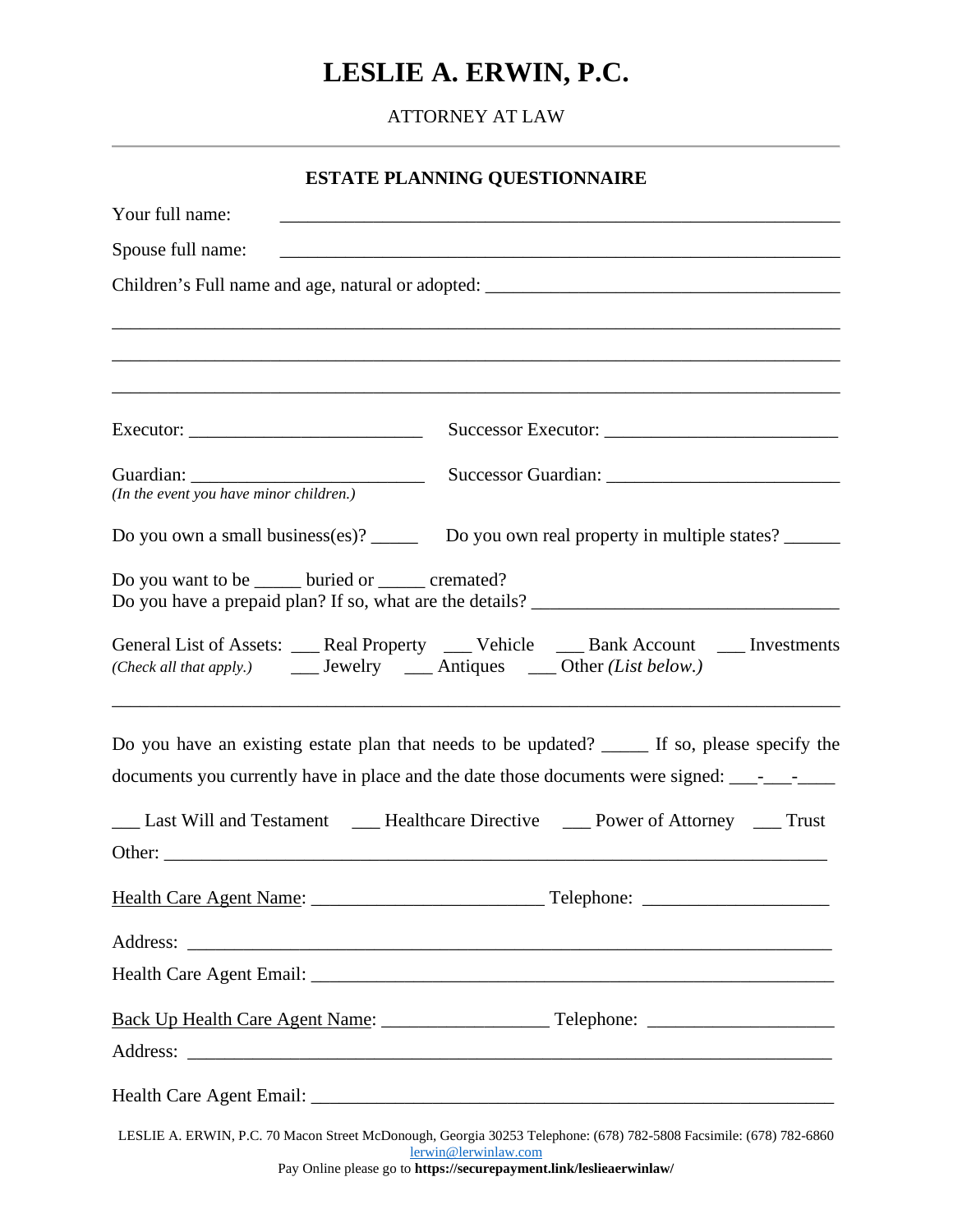## **LESLIE A. ERWIN, P.C.**

ATTORNEY AT LAW

|                                                                                                                                                                                                                                                                                                                                                                                                                                                                                                                                                                 | Email: <u>Discovered</u> Construction of the construction of the construction of the construction of the construction of the construction of the construction of the construction of the construction of the construction of the co                                                                                                |
|-----------------------------------------------------------------------------------------------------------------------------------------------------------------------------------------------------------------------------------------------------------------------------------------------------------------------------------------------------------------------------------------------------------------------------------------------------------------------------------------------------------------------------------------------------------------|------------------------------------------------------------------------------------------------------------------------------------------------------------------------------------------------------------------------------------------------------------------------------------------------------------------------------------|
|                                                                                                                                                                                                                                                                                                                                                                                                                                                                                                                                                                 |                                                                                                                                                                                                                                                                                                                                    |
|                                                                                                                                                                                                                                                                                                                                                                                                                                                                                                                                                                 |                                                                                                                                                                                                                                                                                                                                    |
|                                                                                                                                                                                                                                                                                                                                                                                                                                                                                                                                                                 | Email: <u>Discovered</u> Construction of the construction of the construction of the construction of the construction of the construction of the construction of the construction of the construction of the construction of the co                                                                                                |
|                                                                                                                                                                                                                                                                                                                                                                                                                                                                                                                                                                 | If you are including a Trust in your estate plan, then we need the following as well:                                                                                                                                                                                                                                              |
| $\text{Trustee:}\n \underline{\hspace{2cm}}\n \underline{\hspace{2cm}}\n \underline{\hspace{2cm}}\n \underline{\hspace{2cm}}\n \underline{\hspace{2cm}}\n \underline{\hspace{2cm}}\n \underline{\hspace{2cm}}\n \underline{\hspace{2cm}}\n \underline{\hspace{2cm}}\n \underline{\hspace{2cm}}\n \underline{\hspace{2cm}}\n \underline{\hspace{2cm}}\n \underline{\hspace{2cm}}\n \underline{\hspace{2cm}}\n \underline{\hspace{2cm}}\n \underline{\hspace{2cm}}\n \underline{\hspace{2cm}}\n \underline{\hspace{2cm}}\n \underline{\hspace{2cm}}\n \underline$ |                                                                                                                                                                                                                                                                                                                                    |
|                                                                                                                                                                                                                                                                                                                                                                                                                                                                                                                                                                 |                                                                                                                                                                                                                                                                                                                                    |
| CPA: <i>Initial</i>                                                                                                                                                                                                                                                                                                                                                                                                                                                                                                                                             |                                                                                                                                                                                                                                                                                                                                    |
| Name: Name and the service of the service of the service of the service of the service of the service of the service of the service of the service of the service of the service of the service of the service of the service                                                                                                                                                                                                                                                                                                                                   |                                                                                                                                                                                                                                                                                                                                    |
|                                                                                                                                                                                                                                                                                                                                                                                                                                                                                                                                                                 |                                                                                                                                                                                                                                                                                                                                    |
| <b>INSURANCE:</b> <i>Initial</i>                                                                                                                                                                                                                                                                                                                                                                                                                                                                                                                                |                                                                                                                                                                                                                                                                                                                                    |
| Name: Name and the state of the state of the state of the state of the state of the state of the state of the state of the state of the state of the state of the state of the state of the state of the state of the state of                                                                                                                                                                                                                                                                                                                                  |                                                                                                                                                                                                                                                                                                                                    |
|                                                                                                                                                                                                                                                                                                                                                                                                                                                                                                                                                                 |                                                                                                                                                                                                                                                                                                                                    |
| Do you have an umbrella policy? The Mess Theory No                                                                                                                                                                                                                                                                                                                                                                                                                                                                                                              |                                                                                                                                                                                                                                                                                                                                    |
| <b>FINANCIAL PLANNER:</b> <i>Initial</i>                                                                                                                                                                                                                                                                                                                                                                                                                                                                                                                        |                                                                                                                                                                                                                                                                                                                                    |
|                                                                                                                                                                                                                                                                                                                                                                                                                                                                                                                                                                 |                                                                                                                                                                                                                                                                                                                                    |
|                                                                                                                                                                                                                                                                                                                                                                                                                                                                                                                                                                 |                                                                                                                                                                                                                                                                                                                                    |
|                                                                                                                                                                                                                                                                                                                                                                                                                                                                                                                                                                 | $\mathbf{p}$ $\mathbf{p}$ $\mathbf{p}$ $\mathbf{p}$ $\mathbf{p}$ $\mathbf{p}$ $\mathbf{p}$ $\mathbf{p}$ $\mathbf{p}$ $\mathbf{p}$ $\mathbf{p}$ $\mathbf{p}$ $\mathbf{p}$ $\mathbf{p}$ $\mathbf{p}$ $\mathbf{p}$ $\mathbf{p}$ $\mathbf{p}$ $\mathbf{p}$ $\mathbf{p}$ $\mathbf{p}$ $\mathbf{p}$ $\mathbf{p}$ $\mathbf{p}$ $\mathbf{$ |

*Please initial by each of the professionals listed above that you give Leslie A. Erwin, P.C. permission to speak with regarding your estate plan.*

*Please sign and date: \_\_\_\_\_\_\_\_\_\_\_\_\_\_\_\_\_\_\_\_\_\_\_\_\_\_\_\_\_\_\_\_\_\_\_\_\_\_\_\_\_\_\_\_\_\_\_\_\_\_\_\_\_\_\_\_\_\_\_\_*

LESLIE A. ERWIN, P.C. 70 Macon Street McDonough, Georgia 30253 Telephone: (678) 782-5808 Facsimile: (678) 782-6860 [lerwin@lerwinlaw.com](mailto:lerwin@lerwinlaw.com)